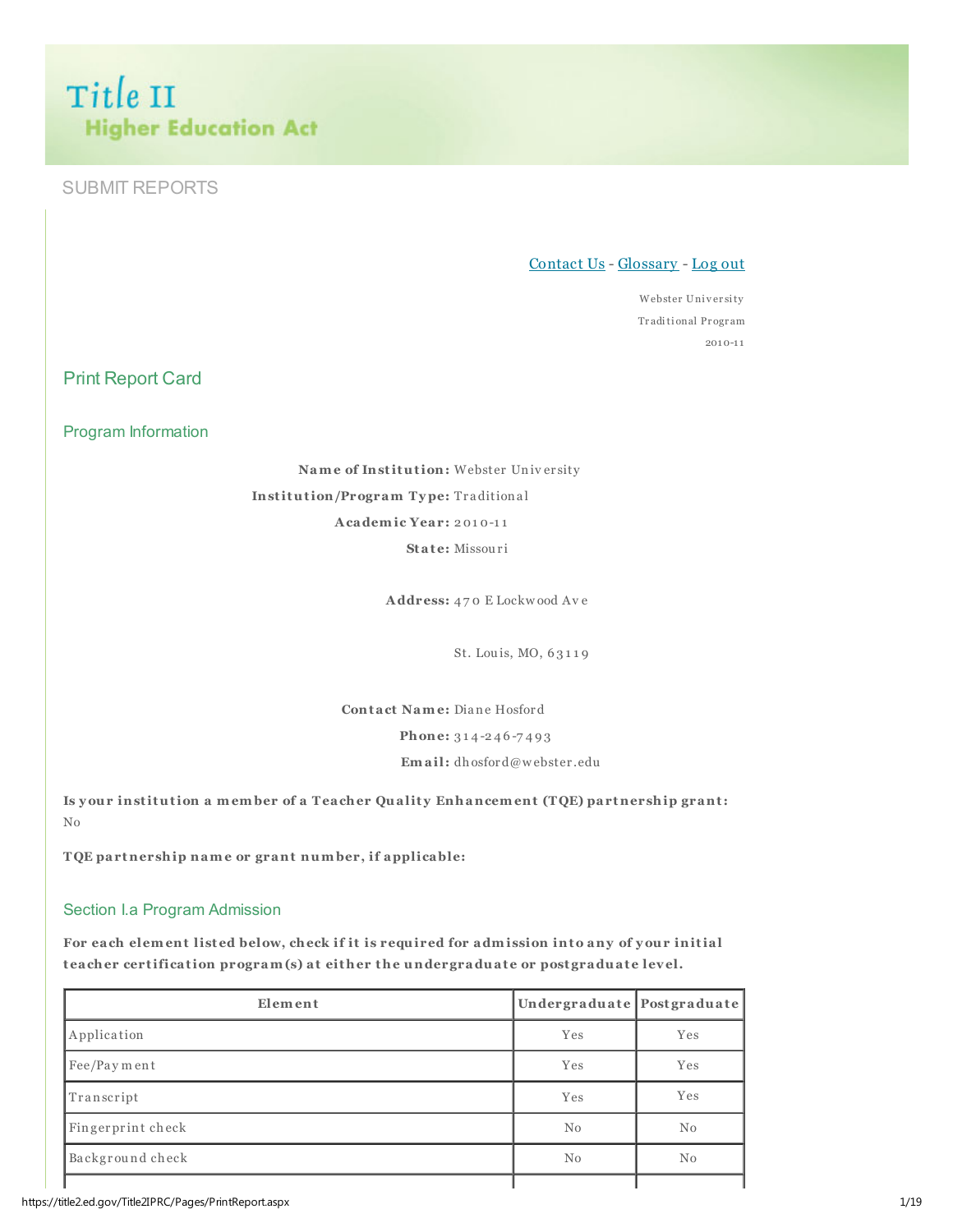| Experience in a classroom or working with children<br>$\rm No$                     |     | No             |
|------------------------------------------------------------------------------------|-----|----------------|
| Minimum number of courses/credites/sem ester hours completed<br>No                 |     | No             |
| Minimum high school GPA                                                            | No  | No             |
| Minimum undergraduate GPA                                                          | Yes | <b>Yes</b>     |
| Minimum GPA in content area coursework                                             | Yes | Yes            |
| Minimum GPA in professional education coursework                                   | Yes | Yes            |
| Minimum ACT score                                                                  | No  | No             |
| Minimum SAT score                                                                  | No  | No             |
| Minimum GRE score<br>No                                                            |     | No             |
| Minimum basic skills test score<br>Yes                                             |     | N <sub>0</sub> |
| Subject area/academic content test or other subject matter<br>Yes<br>verification  |     | Yes            |
| Recommendation(s)                                                                  | No  | N <sub>0</sub> |
| Essay or personal statement                                                        | No  | No             |
| Interview<br>No                                                                    |     | No             |
| Resume<br>No                                                                       |     | No             |
| Bachelor's degree or higher<br>No                                                  |     | <b>Yes</b>     |
| Job offer from school/district<br>No                                               |     | No             |
| Personality test<br>No                                                             |     | No             |
| Other (specify: CBASE reqd for all UNDG and reqd for postbacc<br>Elementary only ) | Yes | Yes            |

#### Provide a link to your website where additional information about admissions

#### requirements can be found:

w w w .w ebster .edu

## Indicate when students are formally admitted into your initial teacher certification program:

Other upon completion of specific admission criteria for both undergraduate and postbacc programs

#### Does your initial teacher certification program conditionally admit students? Yes

## Please provide any additional about or exceptions to the admissions information provided abov e:

If accepted provisionally, graduate candidates must complete all admissions requirements for the degree within one sem ester. If those requirements are not met, the candidate may not proceed in the program. In addition, separate from the degree, acceptance to teacher certification status requires:

- GPA
- B- or better in m a th
- B- or better in com position
- C-base at UG lev el and MAT Elem entary at graduate lev el
- B- or better in foundations block (foundations course early field experience)(undergraduate); B or
- better in CMAT 5000 Teaching in a Diverse Society (graduate)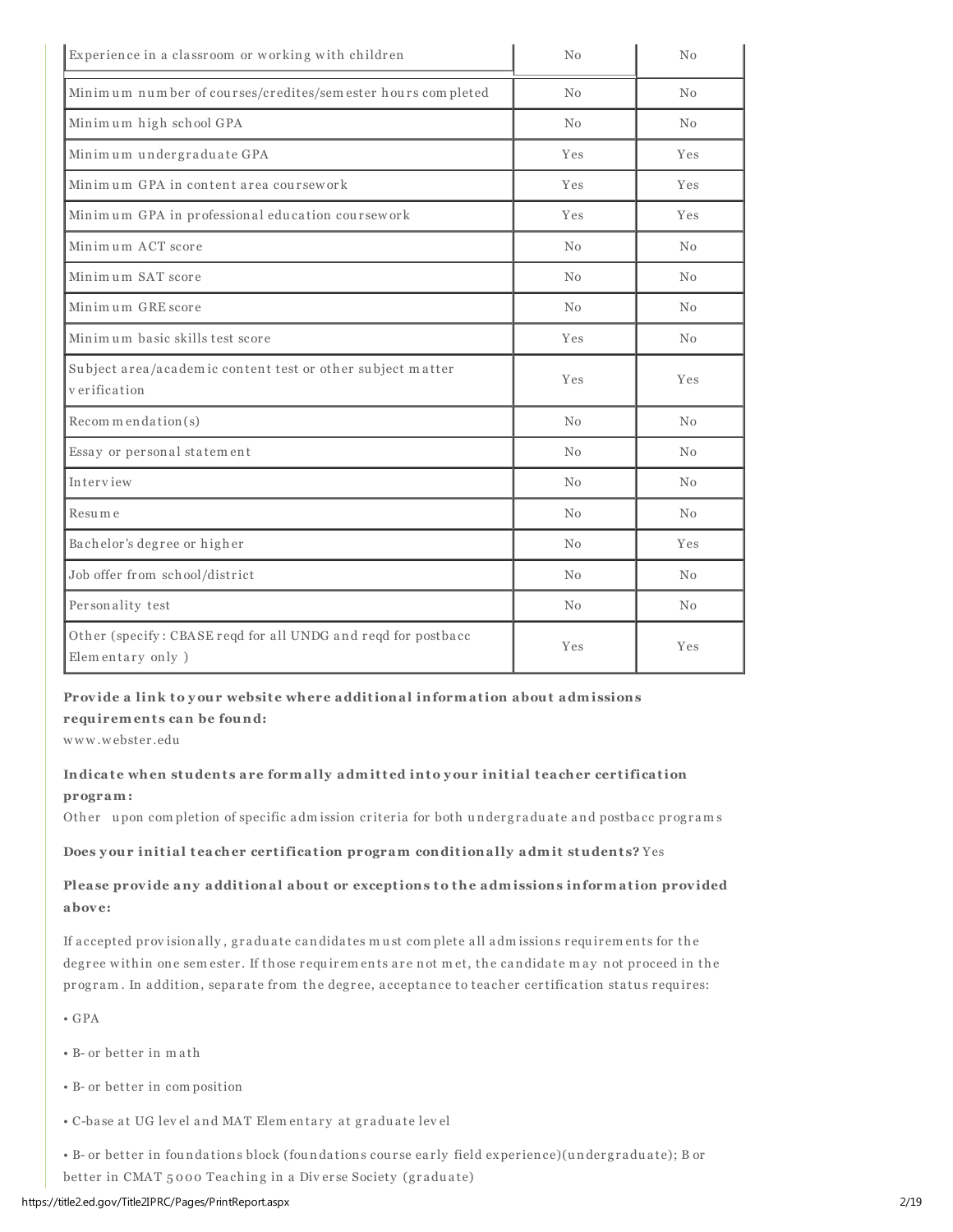## Section I.b Program Enrollment

Provide the number of students in the teacher preparation program in the following categories. Note that you must report on the number of students by ethnicity and race separately. Individuals who are non-Hispanic/Latino will be reported in one of the race categories. Also note that individuals can belong to one or more racial groups, so the sum of the members of each racial category may not necessarily add up to the total number of students enrolled.

| Total number of students enrolled in 2010-11:           | 319 |
|---------------------------------------------------------|-----|
| Unduplicated number of males enrolled in 2010-11:       |     |
| Unduplicated number of females enrolled in 2010-11: 248 |     |

| 2010-11                                    | Number enrolled |
|--------------------------------------------|-----------------|
| Ethnicity                                  |                 |
| Hispanic/Latino of any race:               | 11              |
| Race                                       |                 |
| American Indian or Alaska Native:          | $\Omega$        |
| Asian:                                     | 3               |
| Black or African American:                 | 36              |
| Native Hawaiian or Other Pacific Islander: | Ω               |
| White:                                     | 268             |
| Two or more races:                         | 1               |

#### Section I.c Supervised Experience

Provide the following information about supervised clinical experience in 2010-11.

| Average number of clock hours required prior to student teaching                                                                      | 135 |
|---------------------------------------------------------------------------------------------------------------------------------------|-----|
| Average number of clock hours required for student teaching                                                                           | 720 |
| Number of full-time equivalent faculty in supervised clinical experience during this academic<br>vear                                 | h   |
| Number of full-time equivalent adjunct faculty in supervised clinical experience during this<br>academic year (IHE and PreK-12 staff) | 21  |
| Number of students in supervised clinical experience during this academic year                                                        | 243 |

## Please provide any additional information about or descriptions of the supervised clinical experiences:

Num ber of students in clinical experiences includes duplicates since both practicum and apprentice teaching are taken in same academic year.

### Section I.d Teachers Prepared by Subject Area

Please provide the number of teachers prepared by subject area for academic year 2010-11.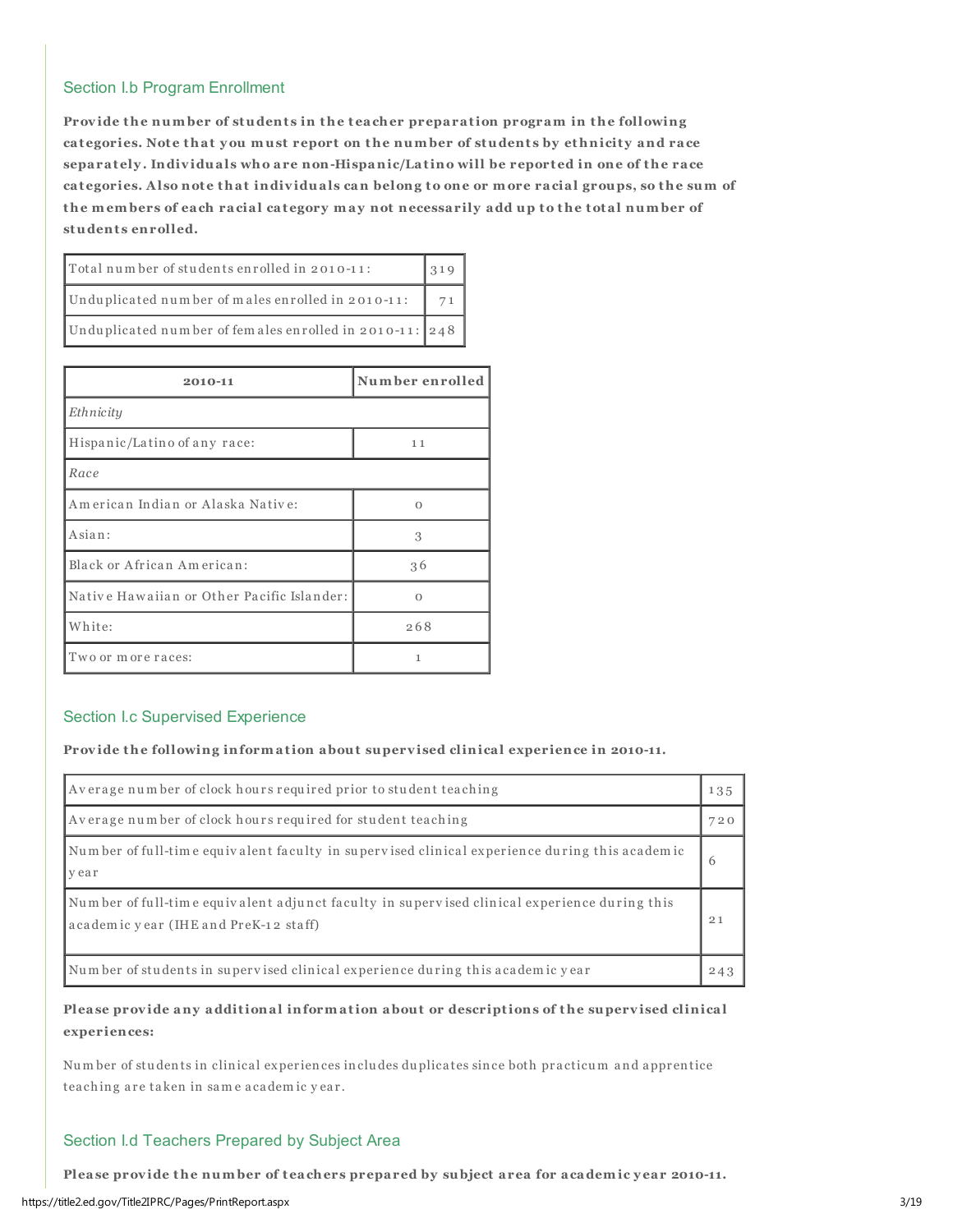For the purposes of this section, number prepared means the number of program complet ers. "Subject area" refers to the subject area(s) an indiv idual has been prepared to teach. An individual can be counted in more than one subject area. If no individuals were prepared in a particular subject area, please leave that cell blank.  $(\$205(b)(1)(H))$ 

| Subject Area                                                         | <b>Number Prepared</b> |
|----------------------------------------------------------------------|------------------------|
| Education - General                                                  |                        |
| Teacher Education - Special Education                                | 7                      |
| Teacher Education - Early Childhood Education                        | 11                     |
| Teacher Education - Elementary Education                             | 29                     |
| Teacher Education - Junior High/Intermediate/Middle School Education | 9                      |
| Teacher Education - Secondary Education                              | 22                     |
| Teacher Education - Multiple Levels                                  | 13                     |
| Teacher Education - Agriculture                                      |                        |
| Teacher Education - Art                                              | 8                      |
| Teacher Education - Business                                         |                        |
| Teacher Education - English/Language Arts                            | 10                     |
| Teacher Education - Foreign Language                                 |                        |
| Teacher Education - Health                                           |                        |
| Teacher Education - Family and Consumer Sciences/Home Economics      |                        |
| Teacher Education - Technology Teacher Education/Industrial Arts     |                        |
| Teacher Education - Mathematics                                      | 10                     |
| Teacher Education - Music                                            | 5                      |
| Teacher Education - Physical Education and Coaching                  |                        |
| Teacher Education - Reading                                          |                        |
| Teacher Education - Science Teacher Education/General Science        | 3                      |
| Teacher Education - Social Science                                   | 4                      |
| Teacher Education - Social Studies                                   |                        |
| Teacher Education - Technical Education                              |                        |
| Teacher Education - Computer Science                                 |                        |
| Teacher Education - Biology                                          | $\overline{2}$         |
| Teacher Education - Chemistry                                        |                        |
| Teacher Education - Drama and Dance                                  |                        |
| Teacher Education - French                                           | $\mathbf{1}$           |
| Teacher Education - German                                           | $\mathbf{2}$           |
| Teacher Education-History                                            |                        |
| Teacher Education - Physics                                          |                        |
| Teacher Education - Spanish                                          |                        |
|                                                                      |                        |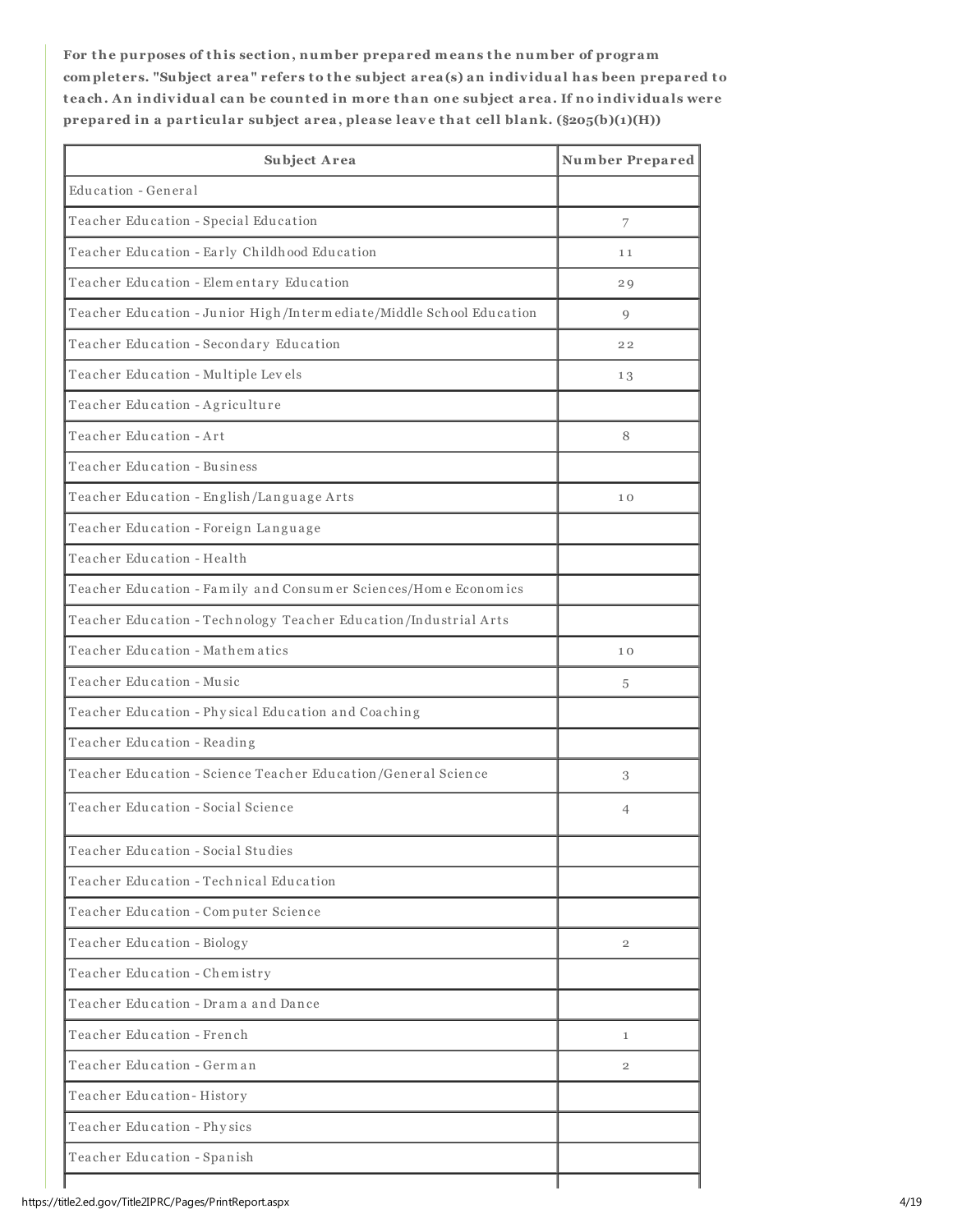| Teacher Education - Speech                                               |  |
|--------------------------------------------------------------------------|--|
| Teacher Education - Geography                                            |  |
| Teacher Education - Latin                                                |  |
| Teacher Education - Psychology                                           |  |
| Teacher Education - Earth Science                                        |  |
| Teacher Education - English as a Second Language                         |  |
| Teacher Education - Bilingual, Multilingual, and Multicultural Education |  |
| Education - Other<br>Specify:                                            |  |

## Section I.d Teachers Prepared by Academic Major

Please provide the number of teachers prepared by academic major for academic year 2010-11. For the purposes of this section, number prepared means the number of program complet ers. "Academic major" refers to the actual major(s) declared by the program completer. An individual can be counted in more than one academic major. If no individuals were prepared in a particular academic major, please leave that cell blank.  $(\$205(b)(1)(H))$ 

| Academic Major                                                       | <b>Number Prepared</b> |
|----------------------------------------------------------------------|------------------------|
| Education - General                                                  |                        |
| Teacher Education - Special Education                                | 7                      |
| Teacher Education - Early Childhood Education                        | 11                     |
| Teacher Education - Elementary Education                             | 29                     |
| Teacher Education - Junior High/Intermediate/Middle School Education | 3                      |
| Teacher Education - Secondary Education                              | 5                      |
| Teacher Education - Agriculture                                      |                        |
| Teacher Education - Art                                              |                        |
| Teacher Education - Business                                         |                        |
| Teacher Education - English/Language Arts                            |                        |
| Teacher Education - Foreign Language                                 |                        |
| Teacher Education - Health                                           |                        |
| Teacher Education - Family and Consumer Sciences/Home Economics      |                        |
| Teacher Education - Technology Teacher Education/Industrial Arts     |                        |
| Teacher Education - Mathematics                                      |                        |
| Teacher Education - Music                                            |                        |
| Teacher Education - Physical Education and Coaching                  |                        |
| Teacher Education - Reading                                          |                        |
| Teacher Education - Science                                          |                        |
| Teacher Education - Social Science                                   |                        |
| Teacher Education - Social Studies                                   |                        |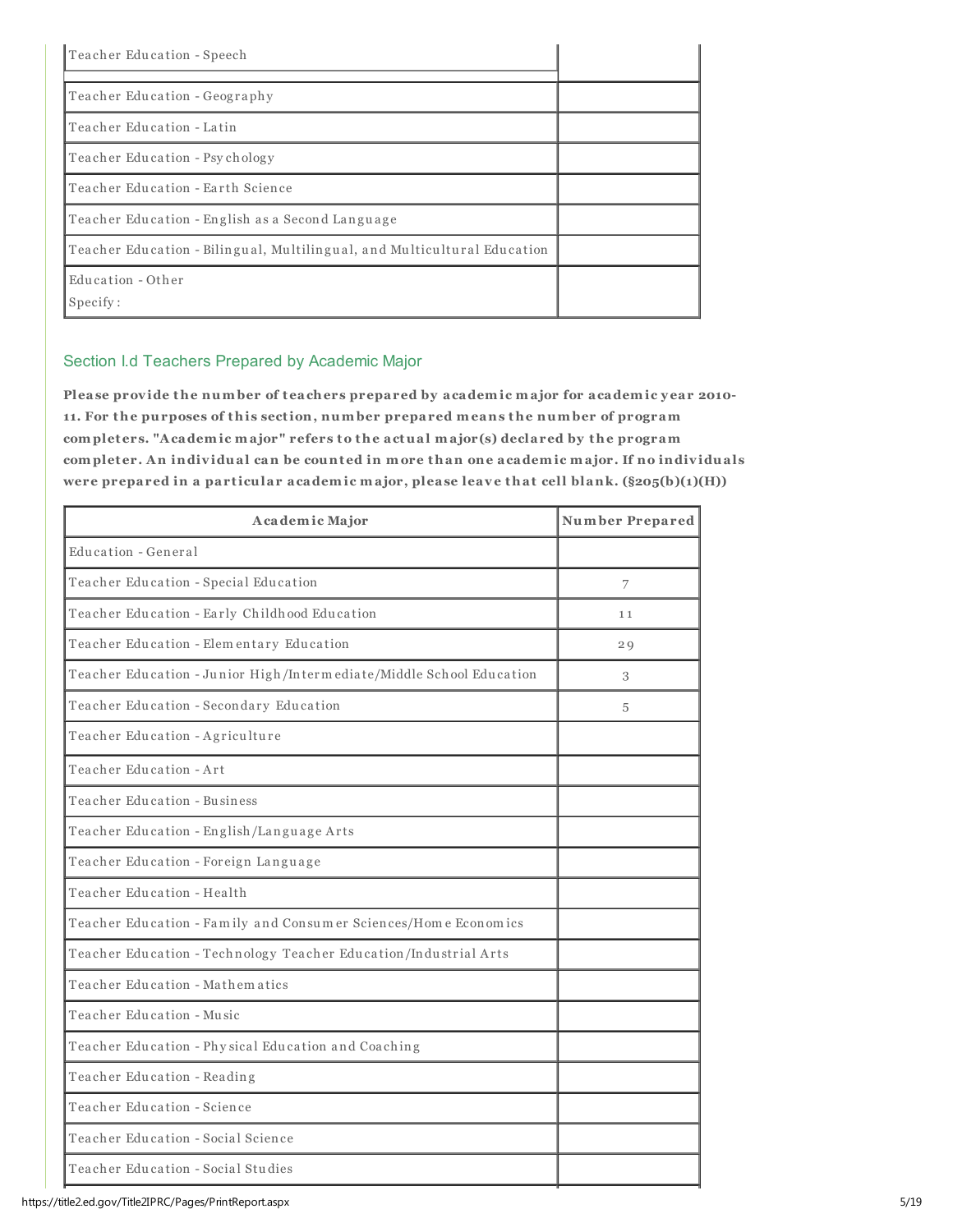| Teacher Education - Technical Education                                  |    |
|--------------------------------------------------------------------------|----|
| Teacher Education - Computer Science                                     |    |
| Teacher Education - Biology                                              |    |
| Teacher Education - Chemistry                                            |    |
| Teacher Education - Drama and Dance                                      |    |
| Teacher Education - French                                               |    |
| Teacher Education - German                                               |    |
| Teacher Education - History                                              |    |
| Teacher Education - Physics                                              |    |
| Teacher Education - Spanish                                              |    |
| Teacher Education - Speech                                               |    |
| Teacher Education - Geography                                            |    |
| Teacher Education - Latin                                                |    |
| Teacher Education - Psychology                                           |    |
| Teacher Education - Earth Science                                        |    |
| Teacher Education - English as a Second Language                         |    |
| Teacher Education - Bilingual, Multilingual, and Multicultural Education |    |
| Education - Curriculum and Instruction                                   |    |
| Education - Social and Philosophical Foundations of Education            |    |
| Liberal Arts/Humanities                                                  |    |
| Psychology                                                               |    |
| Social Sciences                                                          | 4  |
| Anthropology                                                             |    |
| Economics                                                                |    |
| Geography and Cartography                                                |    |
| Political Science and Government                                         |    |
| Sociology                                                                |    |
| Visual and Performing Arts                                               | 13 |
| History                                                                  |    |
| Foreign Languages                                                        | 3  |
| Family and Consumer Sciences/Human Sciences                              |    |
| English Language/Literature                                              | 7  |
| Philosophy and Religious Studies                                         |    |
| Agriculture                                                              |    |
| Communication or Journalism                                              |    |
| Engineering                                                              |    |
|                                                                          |    |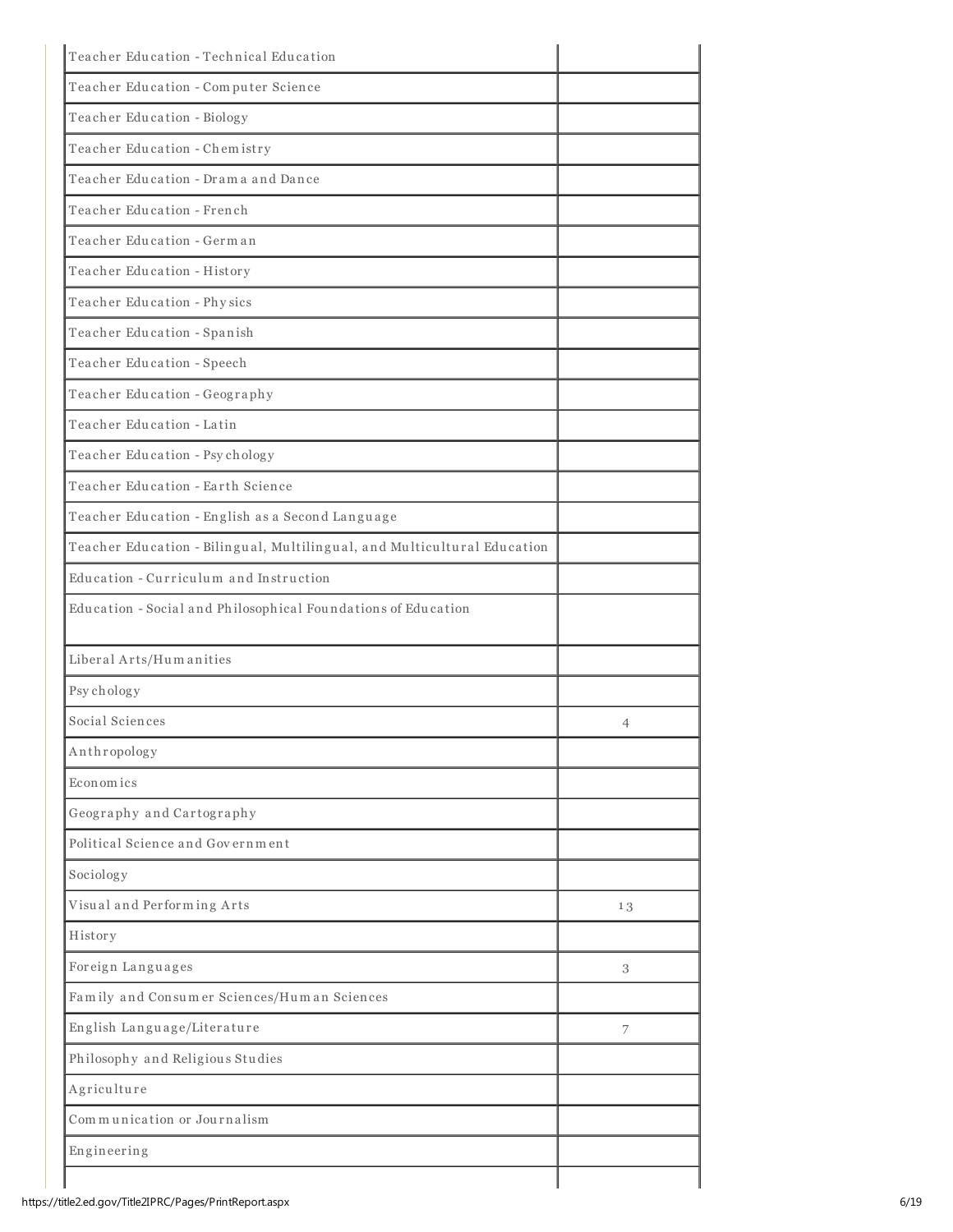| Biology                                     | $\overline{2}$ |
|---------------------------------------------|----------------|
|                                             |                |
| Mathematics and Statistics                  | 10             |
| Physical Sciences                           |                |
| Astronomy and Astrophysics                  |                |
| Atm ospheric Sciences and Meteorology       |                |
| Chemistry                                   |                |
| Geological and Earth Sciences/Geosciences   |                |
| Phy sics                                    |                |
| Business/Business Administration/Accounting |                |
| Computer and Information Sciences           |                |
| Other                                       |                |
| Specify:                                    |                |

## Section I.e Program Completers

Provide the total number of initial teacher certification preparation program completers in each of the following academic y ears:

2 01 0-1 1 : 9 4

2 009 -1 0: 5 6

2 008-09 : 80

## Section II. Annual Goals

Each institution of higher education (IHE) that conducts a traditional teacher preparation program (including programs that offer any ongoing professional dev elopment programs) or alternative routes to state certification or licensure program, and that enrolls students receiv ing Federal assistance under this Act, shall set annual quantifiable goals for increasing the number of prospective teachers trained in teacher shortage areas designated by the Secretary or by the state educational agency, including mathematics, science, special education, and instruction of limited English proficient students. IHEs that do not have a teacher preparation program in one or more of the areas listed below can enter NA for the area(s) in which the IHE does not have that program.

| Teacher<br>shortage<br>area | Goal for increasing prospective teachers trained                                                                                                                                                                                                                                                  |
|-----------------------------|---------------------------------------------------------------------------------------------------------------------------------------------------------------------------------------------------------------------------------------------------------------------------------------------------|
| Mathematics                 | Academic year: 2010-11<br>Goal: Increase by 10%<br>Goal met? Yes<br>Description of strategies used to achieve goal:<br>University recruiters inform prospective candidates of teacher shortage areas. During<br>orientation of new students, information is given about teacher shortage areas to |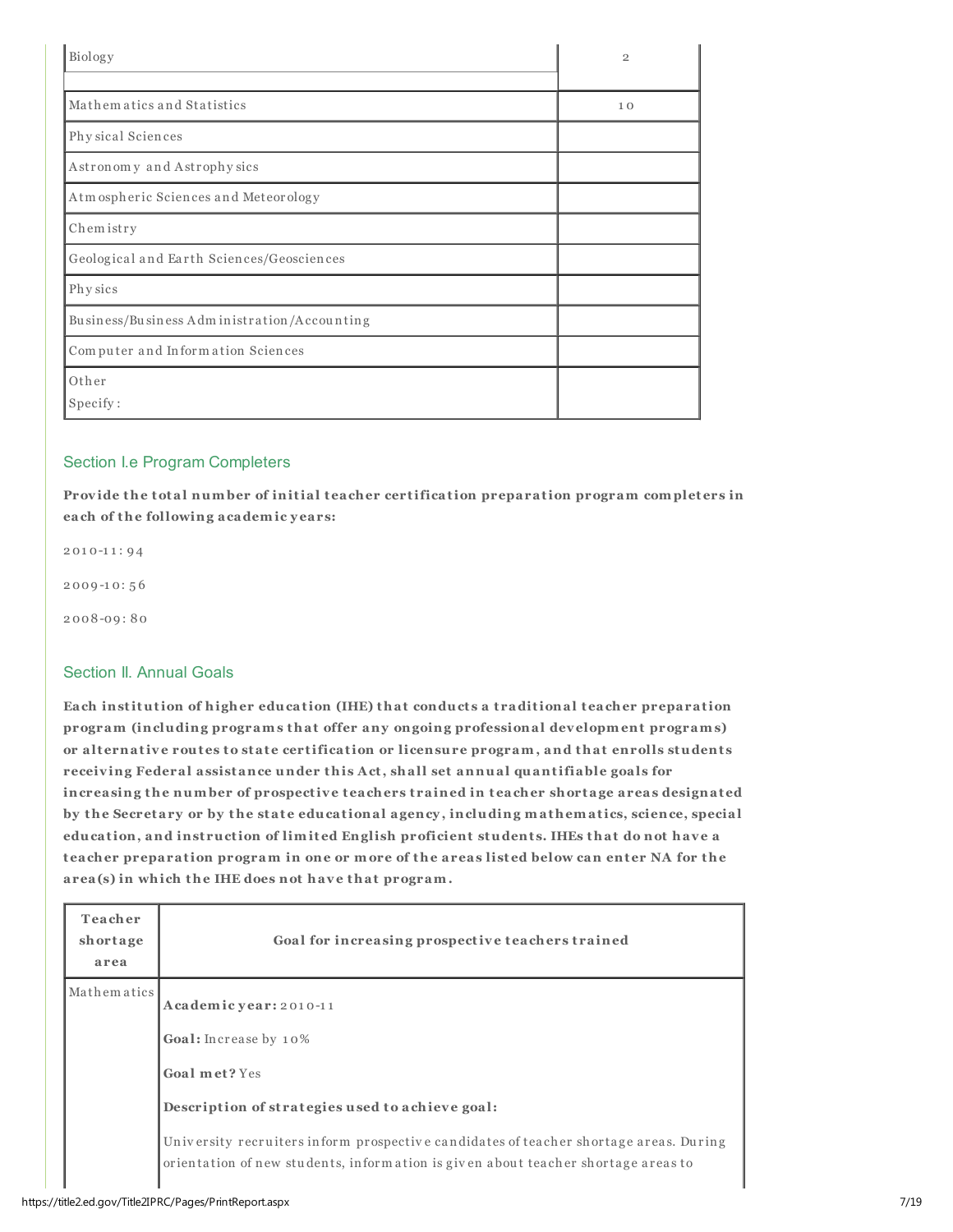|                      | encourage candidates.                                                                                                                                                                                                                                                                                                                                                                                                                                                                                                                                                                                                                                                                                   |
|----------------------|---------------------------------------------------------------------------------------------------------------------------------------------------------------------------------------------------------------------------------------------------------------------------------------------------------------------------------------------------------------------------------------------------------------------------------------------------------------------------------------------------------------------------------------------------------------------------------------------------------------------------------------------------------------------------------------------------------|
|                      | We continuously encourage candidates through advising to consider seeking<br>certification in high needs areas. Webster's Math Department faculty also advise its<br>majors to consider seeking certification as well as the major in mathematics.                                                                                                                                                                                                                                                                                                                                                                                                                                                      |
|                      | Education and Math Department advisors share access to student programs of study<br>electronically through shared Google docs. This is done to facilitate communication<br>with students about how to accomplish both majors and achieve teacher certification in<br>math.                                                                                                                                                                                                                                                                                                                                                                                                                              |
|                      | Post baccalaureate certification has been offered in the past (in years prior to 2010) for<br>Math teacher preparation outside of a degree program or concurrent with a Masters<br>degree program. In June 2010 the School of Education implemented new MAT degrees<br>for Middle School and Secondary teachers that embed initial certification in multiple<br>content areas (including mathematics).                                                                                                                                                                                                                                                                                                  |
|                      | Our goal for 2010-2011 was to increase the number of math certification seeking<br>candidates by 10% more than the prior year. In fact, our numbers of current<br>candidates in the program grew from 13 at the undergraduate level to 27 candidates.<br>That is over 100% increase. At the post baccalaureate level we increased from 13<br>candidates to 25 candidates. This was an almost 100% increase.                                                                                                                                                                                                                                                                                             |
|                      | Description of steps to improve performance in meeting goal or lessons<br>learned in meeting goal:                                                                                                                                                                                                                                                                                                                                                                                                                                                                                                                                                                                                      |
| Science              | Academic year: 2010-11                                                                                                                                                                                                                                                                                                                                                                                                                                                                                                                                                                                                                                                                                  |
|                      | Goal: Increase by 10%                                                                                                                                                                                                                                                                                                                                                                                                                                                                                                                                                                                                                                                                                   |
|                      | Goal met? Yes                                                                                                                                                                                                                                                                                                                                                                                                                                                                                                                                                                                                                                                                                           |
|                      | Description of strategies used to achieve goal:                                                                                                                                                                                                                                                                                                                                                                                                                                                                                                                                                                                                                                                         |
|                      | The same strategies were used for recruitment of science candidates as those described<br>for Math. As reported last year, the faculty of the Teacher Education Department and<br>Science worked together to streamline the programs of study for the education major<br>with science certification, as well as the programs for a double major. The number of<br>students who entered the Science certification program at the undergraduate level<br>increased in 2010-11 from 1 new candidate in 2009-10 to 3 new candidates in 2010-11.<br>The post baccalaureate students in our new MAT initial certification degree program<br>that was implemented in June 2010 had 17 candidates in 2010-2011. |
|                      | Description of steps to improve performance in meeting goal or lessons<br>learned in meeting goal:                                                                                                                                                                                                                                                                                                                                                                                                                                                                                                                                                                                                      |
| Special<br>education | Academic year: 2010-11<br>Goal: Increase by 10%                                                                                                                                                                                                                                                                                                                                                                                                                                                                                                                                                                                                                                                         |
|                      | Goal met? Yes                                                                                                                                                                                                                                                                                                                                                                                                                                                                                                                                                                                                                                                                                           |
|                      | Description of strategies used to achieve goal:                                                                                                                                                                                                                                                                                                                                                                                                                                                                                                                                                                                                                                                         |
|                      | The undergraduate candidates in special education increased from 23 candidates in<br>2009-10 to 36 candidates in 2010-11.                                                                                                                                                                                                                                                                                                                                                                                                                                                                                                                                                                               |
|                      |                                                                                                                                                                                                                                                                                                                                                                                                                                                                                                                                                                                                                                                                                                         |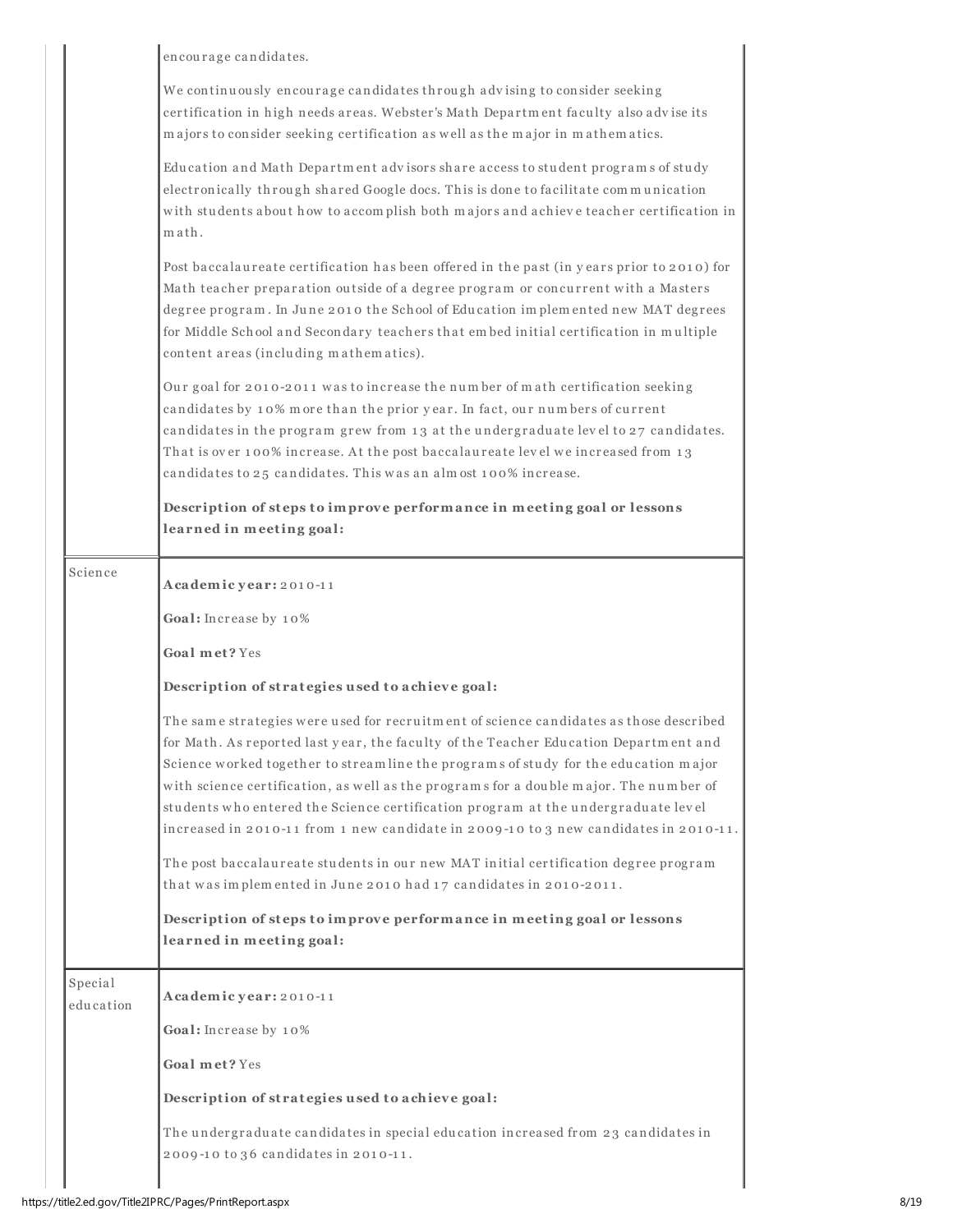|                                                                | At the Post Baccalaureate level there were more applications to the MAT in Mild<br>Moderate Disabilities in 2010-11 than in 2009-10, but fewer candidates were admitted<br>due to raised admissions standards for the MAT program. In 2009-10 there were 15 new<br>admissions to our (then) stand-alone Post Baccalaureate initial certification program,<br>while in 2010-11 there were only 10 new admissions to our new MAT in Mild Moderate<br>Disabilities.<br>In addition, there are a number of candidates in our MA in Special Education, who have<br>initial certification in another field and are taking advanced level courses in special<br>education with the intent of taking the PRAXIS II exam to add certification in Special<br>Education, while also completing the MA degree. Not all candidates declare this intent<br>to take the PRAXIS II, but we know that at least 10 candidates in 2010-11 indicated this<br>plan.<br>Overall, however, there is more than a 10% increase. Therefore the goal was met.<br>Description of steps to improve performance in meeting goal or lessons<br>learned in meeting goal: |
|----------------------------------------------------------------|------------------------------------------------------------------------------------------------------------------------------------------------------------------------------------------------------------------------------------------------------------------------------------------------------------------------------------------------------------------------------------------------------------------------------------------------------------------------------------------------------------------------------------------------------------------------------------------------------------------------------------------------------------------------------------------------------------------------------------------------------------------------------------------------------------------------------------------------------------------------------------------------------------------------------------------------------------------------------------------------------------------------------------------------------------------------------------------------------------------------------------------|
|                                                                | The same strategies were used for recruitment of special education candidates as those<br>described for Math and Science. The implementation of the new MAT in Mild Moderate<br>Disabilities in June 2010 has focused on recruiting highly capable candidates. The MA<br>in Special Education gives already certified teachers from other fields the knowledge<br>base to pass the PRAXIS II exam in Missouri which allows them to become certificated in<br>Special Education.                                                                                                                                                                                                                                                                                                                                                                                                                                                                                                                                                                                                                                                          |
| Instruction<br>of limited<br>English<br>proficient<br>students | Academic year: 2010-11<br>Goal: Increase 5%; maintain flow<br>Goal met? Yes<br>Description of strategies used to achieve goal:<br>Though we anticipated a stable number of candidates in this graduate certification<br>program that had increased rapidly in the past few years due to the addition of several<br>cohorts of teachers from the St. Louis Public Schools, we are pleased to report that our<br>growth trend has continued. In 2009-10 there were 73 candidates in the program. In<br>2010-11 there were 97 candidates.<br>Description of steps to improve performance in meeting goal or lessons<br>learned in meeting goal:<br>We demonstrated to the St. Louis Public School District that we could offer a high<br>quality program on-site and, as a result, additional cohorts of teachers were added. In<br>addition, we gained a new cohort at a Charter School.                                                                                                                                                                                                                                                   |
| TEACH<br>Grant                                                 | Academic year: 2010-11<br>Goal: 10 candidates<br>Goal met? No<br>Description of strategies used to achieve goal:<br>The academic year of 2010-11 was the first year in which Webster was eligible for<br>TEACH grants. During this year 7 candidates qualified and received financial aid                                                                                                                                                                                                                                                                                                                                                                                                                                                                                                                                                                                                                                                                                                                                                                                                                                                |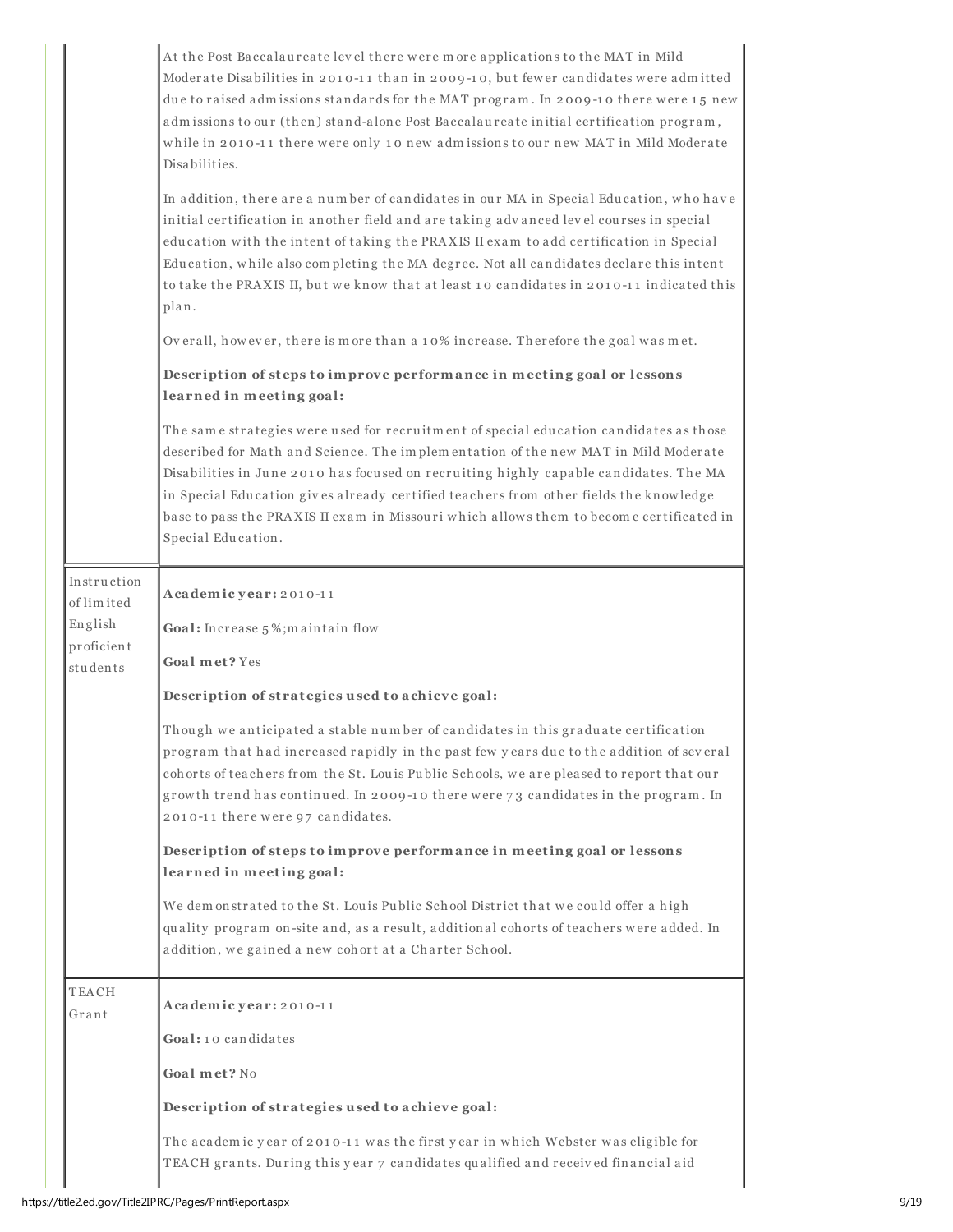through the TEACH grant program.

Description of steps to improve performance in meeting goal or lessons learned in meeting goal:

TEACH grant information is provided on the Webster University website. Financial Aid counselors inform potential students TEACH Grant opportunities.

Provide any additional comments, exceptions and explanations below:

## Section II. Assurances

Please indicate whether your institution is in compliance with the following assurances.

Training provided to prospective teachers responds to the identified needs of the local educational agencies or States where the institution's graduates are likely to teach, based on past hiring and recruitment trends.

Yes

Training provided to prospective teachers is closely linked with the needs of schools and the instructional decisions new teachers face in the classroom. Yes

Prospective special education teachers receive coursework in core academic subjects and receive training in providing instruction in core academic subjects. Yes

General education teachers receive training in providing instruction to children with disabilities.

Yes

General education teachers receive training in providing instruction to limited English proficient students.

Yes

General education teachers receive training in providing instruction to children from lowincome families.

Yes

Prospective teachers receive training on how to effectively teach in urban and rural schools, as applicable.

Yes

Describe your institution's most successful strategies in meeting the assurances listed abov e:

A required foundations course for all undergraduate education majors is taught in local k-12 schools, which have diverse populations (e.g., Maplew ood/Richm ond Heights, which is a racially diverse urban ring district with 57% free/reduced lunch). Each of the schools where these foundations courses are offered participate in dev eloping and supporting on-site field experiences which are integrated with the coursework. School faculty also participate in assessing the dispositions of preservice teachers in the setting and w orking with the on-site course instructor and/or liaison based on written agreements of expecta tions of both pr eser v ice candida tes and cla ssr oom tea cher s. Cla ssr oom tea cher s indiv idu a lize the experience to meet the skills and confidence lev els of the candidates, but all candidates participate by w or king with pk-12 students directly.

Training related to educational decision-making related to the needs of local school districts is addressed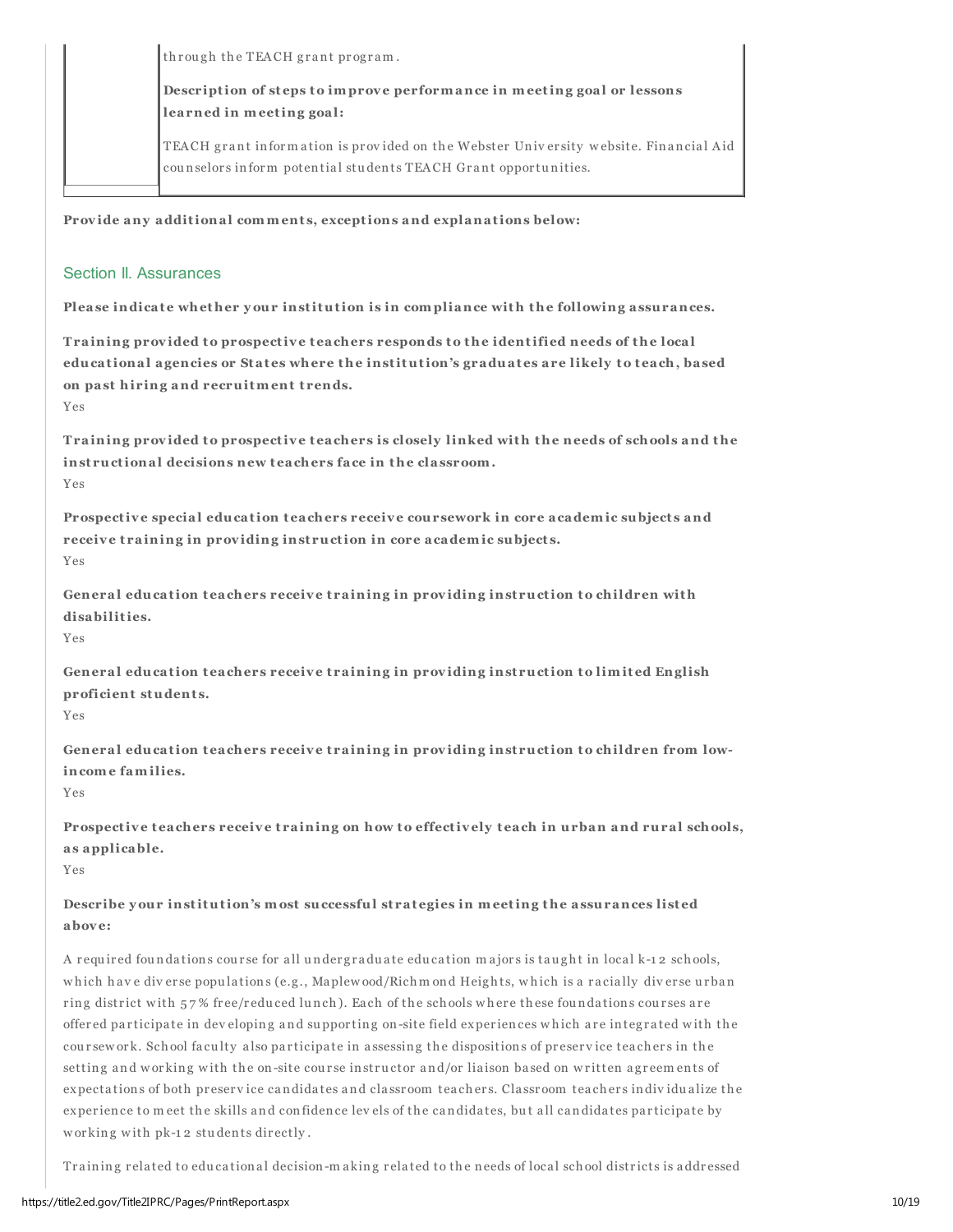in m ethods courses, classroom organization and curriculum implementation courses, and behavior m anagem ent courses. Candidates explore local school district Grade Lev el Expectations and Missouri Standards throughout the program.

Methods of working with ELL students are addressed in the required foundations course, Education in a Diverse Society. The faculty has a goal of creating a one-credit hour course specifically focusing on ELL learners that will be implemented in fall 2012.

## Section III. Assessment Rates

| Assessment code - Assessment name<br><b>Test Company</b><br>Group                                                                   | Number<br>taking<br>tests | Avg.<br>scaled<br>score | passing<br>tests | rate<br>(%) | <b>State</b><br>Number   Pass   Average<br>pass<br>rate<br>$(\%)$ | <b>State</b><br>Average<br>scaled<br>score |
|-------------------------------------------------------------------------------------------------------------------------------------|---------------------------|-------------------------|------------------|-------------|-------------------------------------------------------------------|--------------------------------------------|
| 0133 - ART: CONTENT KNOWLEDGE<br>Educational Testing Service (ETS)<br>Other enrolled students                                       | 8                         |                         |                  |             | 97                                                                | 168                                        |
| 0133 -ART: CONTENT KNOWLEDGE<br>Educational Testing Service (ETS)<br>All program completers, 2010-11                                | 6                         |                         |                  |             | 99                                                                | 171                                        |
| 0133 -Art: Content Knowledge<br>Educational Testing Service (ETS)<br>All program completers, 2009-10                                | $\overline{4}$            |                         |                  |             | 100                                                               | 171                                        |
| 0133 -Art: Content Knowledge<br>Educational Testing Service (ETS)<br>All program completers, 2008-09                                | Q                         |                         |                  |             | 100                                                               | 171                                        |
| 0235 -BIOLOGY: CONTENT KNOWLEDGE<br>Educational Testing Service (ETS)<br>All program completers, 2010-11                            | $\overline{2}$            |                         |                  |             | 99                                                                | 167                                        |
| 0353 - EDUCATION OF EXCEPTIONAL<br>STUDENTS: CORE KNOWLEDGE<br>Educational Testing Service (ETS)<br>Other enrolled students         | 3                         |                         |                  |             | 93                                                                | 174                                        |
| 0353 - EDUCATION OF EXCEPTIONAL<br>STUDENTS: CORE KNOWLEDGE<br>Educational Testing Service (ETS)<br>All program completers, 2010-11 | 6                         |                         |                  |             | 99                                                                | 176                                        |
| 0353 - Education of Exceptional Students:<br>Core Knowledge<br>Educational Testing Service (ETS)<br>All program completers, 2009-10 | 3                         |                         |                  |             | 99                                                                | 176                                        |
| 0353 - Education of Exceptional Students:<br>Core Knowledge<br>Educational Testing Service (ETS)<br>All program completers, 2008-09 | 4                         |                         |                  |             | 97                                                                | 176                                        |
| 0542 - EDUCATION OF EXCEPTIONAL<br>STUDENTS: MILD-MOD DISA BILITIES                                                                 | 3                         |                         |                  |             | 75                                                                | 177                                        |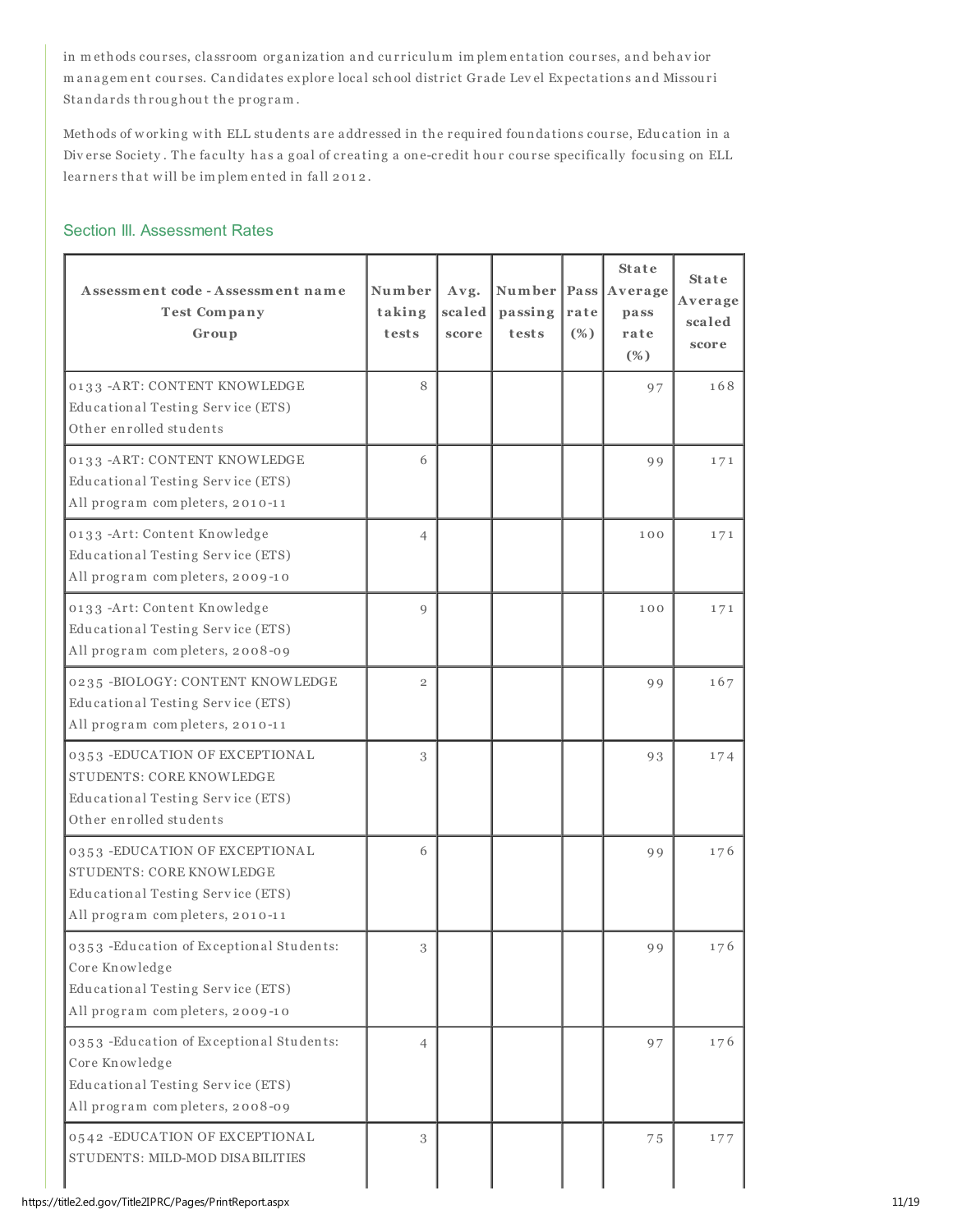| Educational Testing Service (ETS)<br>Other enrolled students                                                                               |                |     |    |     |           |     |
|--------------------------------------------------------------------------------------------------------------------------------------------|----------------|-----|----|-----|-----------|-----|
| 0542 - EDUCATION OF EXCEPTIONAL<br>STUDENTS: MILD-MOD DISABILITIES<br>Educational Testing Service (ETS)<br>All program completers, 2010-11 | 6              |     |    |     | 99        | 183 |
| 0542 - Education of Exceptional Students:<br>Mild-Mod Disabilities<br>Educational Testing Service (ETS)<br>All program completers, 2009-10 | 3              |     |    |     | 97        | 182 |
| 0542 - Education of Exceptional Students:<br>Mild-Mod Disabilities<br>Educational Testing Service (ETS)<br>All program completers, 2008-09 | $\overline{4}$ |     |    |     | 96        | 183 |
| 0021 -EDUCATION OF YOUNG CHILDREN<br>Educational Testing Service (ETS)<br>Other enrolled students                                          | 10             | 182 | 8  | 80  | 94        | 182 |
| 0021 -EDUCATION OF YOUNG CHILDREN<br>Educational Testing Service (ETS)<br>All program completers, 2010-11                                  | 11             | 184 | 11 | 100 | 99        | 184 |
| 0021 - Education of Young Children<br>Educational Testing Service (ETS)<br>All program completers, 2009-10                                 | 12             | 185 | 12 | 100 | 99        | 183 |
| 0021 - Education of Young Children<br>Educational Testing Service (ETS)<br>All program completers, 2008-09                                 | 10             | 179 | 9  | 90  | 99        | 183 |
| 0011 - ELEM EDU: CURRICULUM<br><b>INSTRUCTION AND ASSESSMENT</b><br>Educational Testing Service (ETS)<br>Other enrolled students           | 8              |     |    |     | 76        | 172 |
| 0011 - ELEM EDU: CURRICULUM<br><b>INSTRUCTION AND ASSESSMENT</b><br>Educational Testing Service (ETS)<br>All program completers, 2010-11   | 27             | 178 | 27 | 100 | <b>99</b> | 178 |
| 0011 - Elem Edu: Curriculum Instruction<br>and Assessment<br>Educational Testing Service (ETS)<br>All program completers, 2009-10          | 14             | 177 | 14 | 100 | 98        | 178 |
| 0011 - Elem Edu: Curriculum Instruction<br>and Assessment<br>Educational Testing Service (ETS)<br>All program completers, 2008-09          | 26             | 181 | 26 | 100 | 98        | 178 |
| 5011 - ELEM EDU: CURRICULUM<br>INSTRUCTION AND ASSESSMENT (CBT)<br>Educational Testing Service (ETS)<br>Other enrolled students            | $\overline{2}$ |     |    |     | 80        | 174 |

ı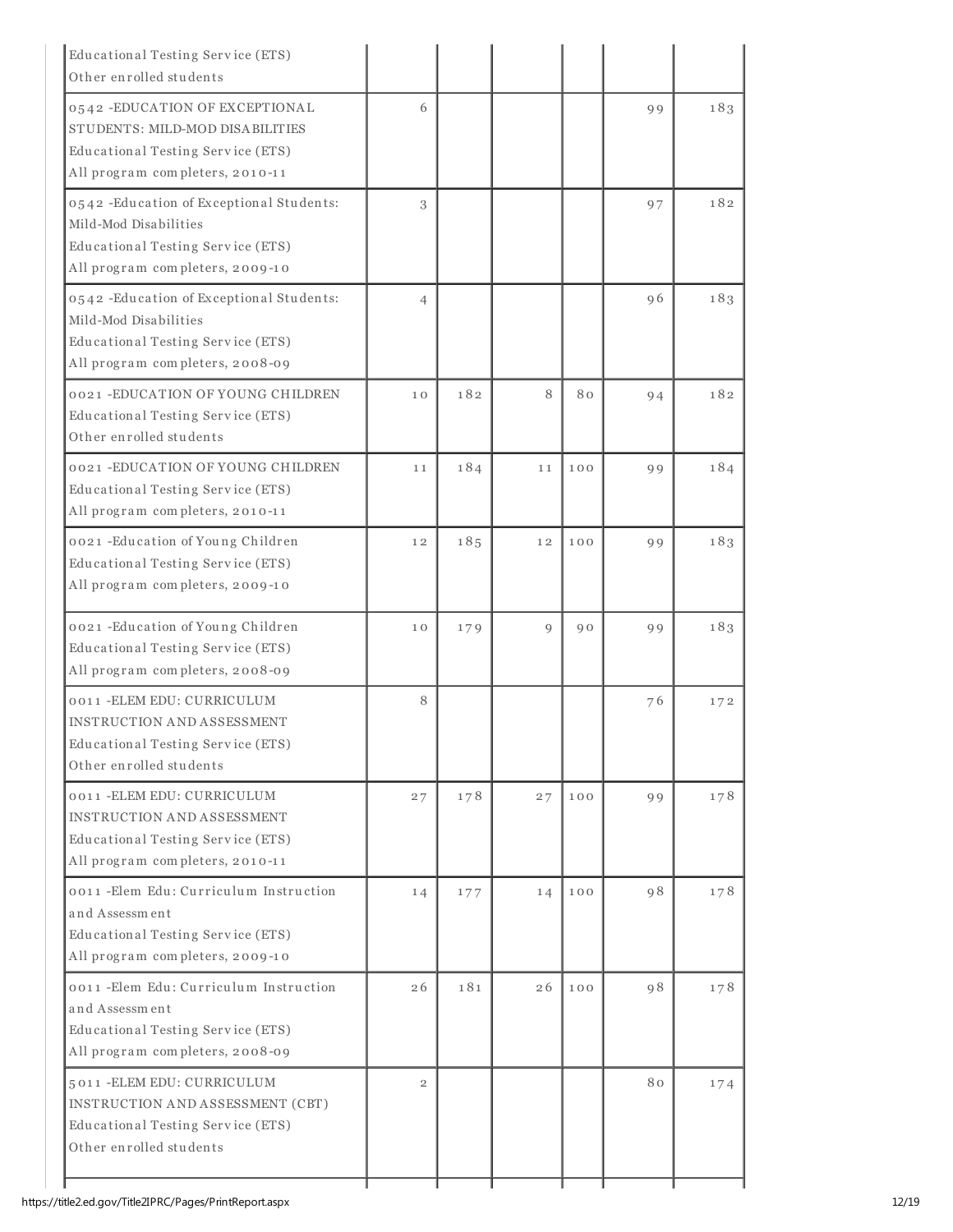| 5011 - ELEM EDU: CURRICULUM<br>INSTRUCTION AND ASSESSMENT (CBT)<br>Educational Testing Service (ETS)<br>All program completers, 2010-11   | $\mathfrak{D}$ |  | 98  | 177 |
|-------------------------------------------------------------------------------------------------------------------------------------------|----------------|--|-----|-----|
| 0041 - ENGLISH LANG. LIT. AND COMP. :                                                                                                     | 3              |  | 90  | 176 |
| <b>CONTENT KNOWLEDGE</b><br>Educational Testing Service (ETS)<br>Other enrolled students                                                  |                |  |     |     |
| 0041 - ENGLISH LANG. LIT. AND COMP. :<br><b>CONTENT KNOWLEDGE</b><br>Educational Testing Service (ETS)<br>All program completers, 2010-11 | 7              |  | 100 | 179 |
| 0041 - English Lang. Lit. and Comp. :<br>Content Knowledge<br>Educational Testing Service (ETS)<br>All program completers, 2009-10        | $\overline{4}$ |  | 99  | 181 |
| 0041 -English Lang. Lit. and Comp. :<br>Content Knowledge<br>Educational Testing Service (ETS)<br>All program completers, 2008-09         | 7              |  | 99  | 179 |
| 0173 -French: Content Knowledge<br>Educational Testing Service (ETS)<br>All program completers, 2008-09                                   | $\mathbf{1}$   |  | 100 | 177 |
| 5174 - FRENCH: WORLD LANGUAGE<br>Educational Testing Service (ETS)<br>Other enrolled students                                             | $\overline{2}$ |  | 50  | 163 |
| 0181 - GERMAN: CONTENT KNOWLEDGE<br>Educational Testing Service (ETS)<br>All program completers, 2010-11                                  | $\mathbf{1}$   |  | 100 | 170 |
| 0181 -German: Content Knowledge<br>Educational Testing Service (ETS)<br>All program completers, 2009-10                                   | $\mathbf{1}$   |  | 100 | 184 |
| 5183 - GERMAN: WORLD LANGUAGE<br>Educational Testing Service (ETS)<br>All program completers, 2010-11                                     | $\mathbf{1}$   |  | 100 | 166 |
| 0061 -MATHEMATICS: CONTENT<br><b>KNOWLEDGE</b><br>Educational Testing Service (ETS)<br>All program completers, 2010-11                    | 5              |  | 99  | 158 |
| 0061 -Mathematics: Content Knowledge<br>Educational Testing Service (ETS)<br>All program completers, 2009-10                              | $\mathbf{2}$   |  | 97  | 156 |
| 0061 -Mathematics: Content Knowledge<br>Educational Testing Service (ETS)<br>All program completers, 2008-09                              | $\overline{2}$ |  | 97  | 155 |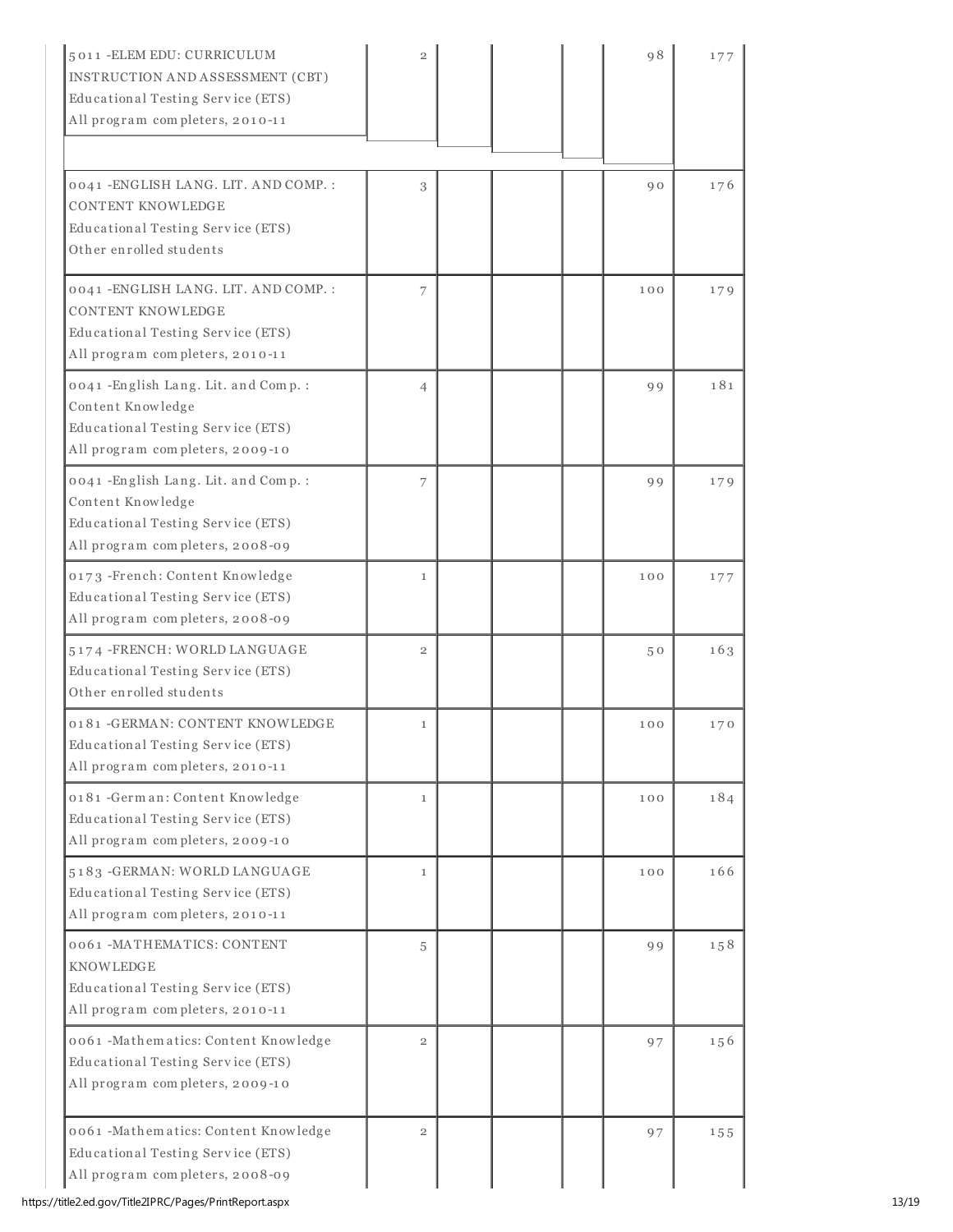| 0049 - MIDDLE SCHOOL ENGLISH-                                        | $\overline{2}$ |  | 85            | 175 |
|----------------------------------------------------------------------|----------------|--|---------------|-----|
| LANGUAGEARTS                                                         |                |  |               |     |
| Educational Testing Service (ETS)<br>Other enrolled students         |                |  |               |     |
|                                                                      |                |  |               |     |
| 0049 - MIDDLE SCHOOL ENGLISH-                                        | 3              |  | <sub>98</sub> | 177 |
| LANGUAGEARTS                                                         |                |  |               |     |
| Educational Testing Service (ETS)<br>All program completers, 2010-11 |                |  |               |     |
|                                                                      |                |  |               |     |
| 0049 - Middle School English-Language Arts                           | $\overline{2}$ |  | <b>98</b>     | 181 |
| Educational Testing Service (ETS)                                    |                |  |               |     |
| All program completers, 2009-10                                      |                |  |               |     |
| 0049 - Middle School English-Language Arts                           | $\overline{2}$ |  | 100           | 181 |
| Educational Testing Service (ETS)                                    |                |  |               |     |
| All program completers, 2008-09                                      |                |  |               |     |
| 0069 - MIDDLE SCHOOL MATHEMATICS                                     | $\overline{2}$ |  | 80            | 168 |
| Educational Testing Service (ETS)                                    |                |  |               |     |
| Other enrolled students                                              |                |  |               |     |
| 0069 - MIDDLE SCHOOL MATHEMATICS                                     | $\overline{2}$ |  | 99            | 172 |
| Educational Testing Service (ETS)                                    |                |  |               |     |
| All program completers, 2010-11                                      |                |  |               |     |
|                                                                      |                |  |               |     |
| 0439 - MIDDLE SCHOOL SCIENCE                                         | 3              |  | 95            | 163 |
| Educational Testing Service (ETS)                                    |                |  |               |     |
| All program completers, 2010-11                                      |                |  |               |     |
| 0439 -Middle School Science                                          | $\mathbf{1}$   |  | 92            | 163 |
| Educational Testing Service (ETS)                                    |                |  |               |     |
| All program completers, 2009-10                                      |                |  |               |     |
| 0439 -Middle School Science                                          | $\overline{2}$ |  | 98            | 162 |
| Educational Testing Service (ETS)                                    |                |  |               |     |
| All program completers, 2008-09                                      |                |  |               |     |
| 0089 - MIDDLE SCHOOL SOCIAL STUDIES                                  | $\mathbf{1}$   |  | 69            | 159 |
| Educational Testing Service (ETS)                                    |                |  |               |     |
| Other enrolled students                                              |                |  |               |     |
| 0089 -Middle School Social Studies                                   | $\mathbf{1}$   |  | 93            | 171 |
| Educational Testing Service (ETS)                                    |                |  |               |     |
| All program completers, 2008-09                                      |                |  |               |     |
| 0113 -MUSIC EDUCATION: CONTENT                                       | $\mathbf{1}$   |  | 90            | 167 |
| <b>KNOWLEDGE</b>                                                     |                |  |               |     |
| Educational Testing Service (ETS)                                    |                |  |               |     |
| Other enrolled students                                              |                |  |               |     |
|                                                                      |                |  |               |     |
| 0113 - MUSIC EDUCATION: CONTENT                                      | 5              |  | 99            | 167 |
| <b>KNOWLEDGE</b>                                                     |                |  |               |     |
| Educational Testing Service (ETS)                                    |                |  |               |     |
| All program completers, 2010-11                                      |                |  |               |     |
| 0113 -Music Education: Content Knowledge                             | $\overline{2}$ |  | 99            | 167 |
| Educational Testing Service (ETS)                                    |                |  |               |     |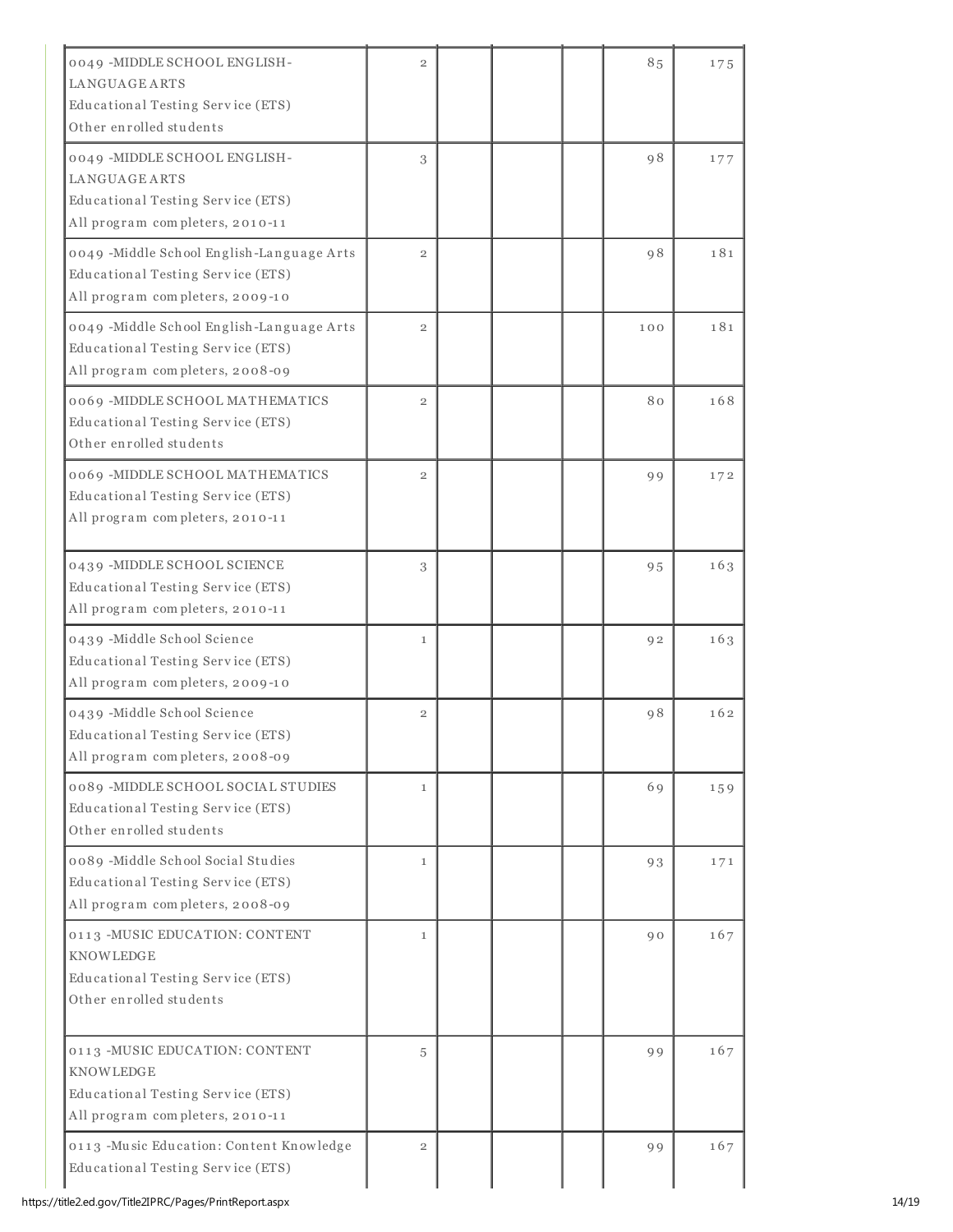| All program completers, 2009-10                                                                                                                                 |                |  |     |     |
|-----------------------------------------------------------------------------------------------------------------------------------------------------------------|----------------|--|-----|-----|
| 0113 -Music Education: Content Knowledge<br>Educational Testing Service (ETS)<br>All program completers, 2008-09                                                | $\overline{2}$ |  | 99  | 168 |
| 0524 -PRINCIPLES OF LEARNING AND<br>TEACHING $(7-12)$<br>Educational Testing Service (ETS)<br>All program completers, 2010-11                                   | $\overline{2}$ |  | 100 | 184 |
| 0524 -Principles of Learning and Teaching<br>$(7-12)$<br>Educational Testing Service (ETS)<br>All program completers, 2009-10                                   | $\mathbf{1}$   |  | 100 | 172 |
| 0524 -Principles of Learning and Teaching<br>$(7-12)$<br>Educational Testing Service (ETS)<br>All program completers, 2008-09                                   | $\overline{2}$ |  | 100 | 182 |
| 0081 - SOCIAL STUDIES: CONTENT<br>KNOWLEDGE<br>Educational Testing Service (ETS)<br>Other enrolled students                                                     | 3              |  | 85  | 164 |
| 0081 - SOCIAL STUDIES: CONTENT<br><b>KNOWLEDGE</b><br>Educational Testing Service (ETS)<br>All program completers, 2010-11                                      | $\overline{4}$ |  | 100 | 169 |
| 0081 -Social Studies: Content Knowledge<br>Educational Testing Service (ETS)<br>All program completers, 2009-10                                                 | 5              |  | 99  | 170 |
| 0081 -Social Studies: Content Knowledge<br>Educational Testing Service (ETS)<br>All program completers, 2008-09                                                 | 8              |  | 100 | 169 |
| 0191 -Spanish: Content Knowledge<br>Educational Testing Service (ETS)<br>All program completers, 2008-09                                                        | $\overline{2}$ |  | 95  | 174 |
| 5195 - SPANISH: WORLD LANGUAGES<br>Educational Testing Service (ETS)<br>Other enrolled students                                                                 | $\overline{2}$ |  | 30  | 151 |
| 0543 - SPECIAL EDUCATION: CORE<br>KNOWLEDGE AND MILD TO MODERATE<br><b>APPLICATIONS</b><br>Educational Testing Service (ETS)<br>Other enrolled students         | 5              |  | 87  | 172 |
| 0543 - SPECIAL EDUCATION: CORE<br>KNOWLEDGE AND MILD TO MODERATE<br><b>APPLICATIONS</b><br>Educational Testing Service (ETS)<br>All program completers, 2010-11 | $\mathbf{1}$   |  | 97  | 174 |
| 0690 -Special Education: Preschool/Early                                                                                                                        | $\mathbf{1}$   |  | 100 | 647 |

https://title2.ed.gov/Title2IPRC/Pages/PrintReport.aspx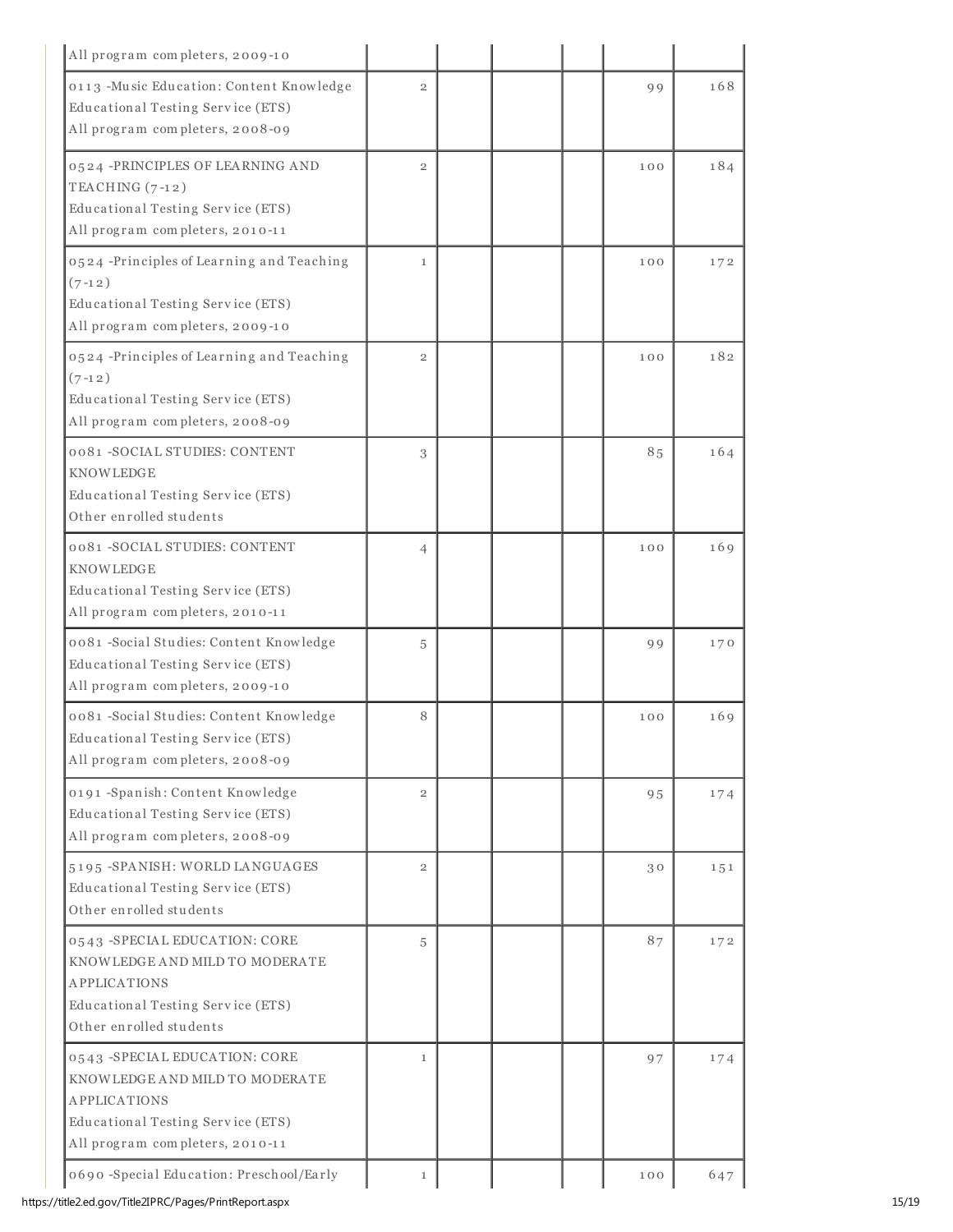| <b>Childhood</b>                  |  |  |  |
|-----------------------------------|--|--|--|
| Educational Testing Service (ETS) |  |  |  |
| All program completers, 2008-09   |  |  |  |

## Section III. Summary Rates

| Group                           | taking<br>tests | Number Number Pass<br>passing<br>tests | rate<br>(%) | <b>State</b><br>Average<br>pass rate<br>(%) |
|---------------------------------|-----------------|----------------------------------------|-------------|---------------------------------------------|
| All program completers, 2010-11 | 88              | 88                                     | 100         | 98                                          |
| All program completers, 2009-10 | 51              | 5 <sub>1</sub>                         | 100         | 98                                          |
| All program completers, 2008-09 | 79              | 77                                     | 97          | 98                                          |

### Section IV. Low-Performing

Provide the following information about the approval or accreditation of your teacher preparation program.

Is your teacher preparation program currently approved or accredited? Yes

If yes, please specify the organization(s) that approved or accredited your program: Sta te NCATE Other (specify : HLC)

Is y our t eacher preparation program currently under a designation as "low-performing" by the state (as per section  $207(a)$  of the HEA of 2008)? No

## Section V. Technology

Does your program prepare teachers to:

- integrate technology effectively into curricula and instruction Yes
- use technology effectively to collect data to improve teaching and learning Yes
- $\bullet$  use technology effectively to manage data to improve teaching and learning Yes
- use technology effectively to analyze data to improve teaching and learning Yes

Provide a description of how your program prepares teachers to integrate technology effectively into curricula and instruction, and to use technology effectively to collect, manage, and analyze data in order to improve teaching and learning for the purpose of increasing student academic achievement. Include a description of how your program prepares teachers to use the principles of universal design for learning, as applicable. Include planning activities and a timeline if any of the four elements listed above are not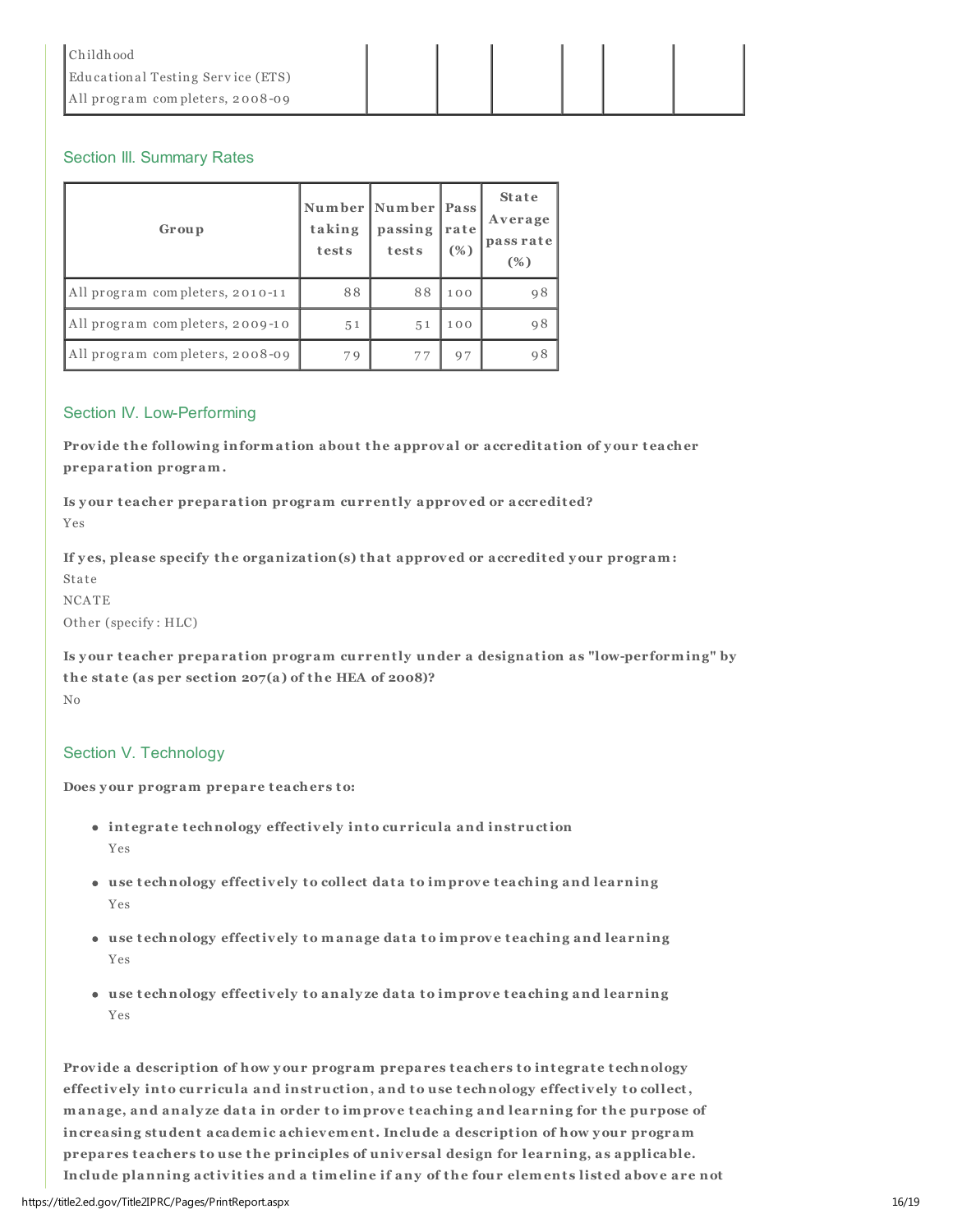#### currently in place.

All undergraduate candidates take sev eral required courses that pertain to educational technology. The under graduate course offerings include: Technology in the Classroom, Web-Based Technologies in the Classroom, Interactive Technologies and Multim edia in the Classroom. If the undergraduate candidates are transfer students they may waive some of the required credit hours by transferring in prior coursew ork, if it is of a sufficient caliber. Graduate candidates take a course called Classroom Technology. Candidates with dem onstrated advanced skills and or completion of prior coursework may be eligible for a waiver.

At both the undergraduate and graduate level, candidates learn how to effectively integrate technology into their curriculum; in addition, their fulfillm ent of the educational technology requirements results in enhanced pedagogical skill. This is accomplished, in part, by educating students about Universal Design for Learning (UDL) principles.

With a focus on differentiated instruction, candidates are taught the importance of a flexible curriculum delivered in multiple formats so that it is accessible to all students. Differentiated instruction also helps Webster Univ ersity candidates achieve agile thinking skills by emphasizing the im portance of: a) building accessibility into curricular design to meet the widest range of student needs, b) creating m aterials that can be adapted for a wide range of audiences, c) exploring multiple media form ats and their impact on student learning; these form ats may include audio and video supports and Webster candidates are taught the valuable lessons that d) highlight the importance of challenging and age appropriate materials to support student learning in order to meet the needs of a wide array of stu dents.

In summary, the curriculum at Webster University, at both the UG and GR levels, reflects a com m itm ent to dev eloping teachers, adm inistrators and educational personnel who understand the im portance of accessible-pedagogical strategies to support our ethics and beliefs that there must be a com m itm ent to fairness in teaching while also creating good faith efforts to help all students learn.

During the practicum and culminating period of apprentice teaching experiences, candidates strengthen their instructional strategies via technology use. They design, develop and submit teacher work samples that reflect the effective use of technology in collecting, managing and analy zing data that helps candidates understand the meaning ful nature and purposeful application of technology in tea cher cla ssr oom s.

In 2010-11, Webster's School of Education identified a need for a unit-wide committee dedicated to the adv ancem ent of technology in pk-12 instruction. The committee focus will be on classroom and lab assessment of instructional software and hardware as well as on strategic planning to ensure adequate attention is given to the future needs of the unit. In addition, the school has purchased a new assessment software being readied for production in support of the teaching and learning processes of all programs. The TK20 product is a custom-designed package custom-made for NCATE schools and colleges of edu ca tion.

### Section VI. Teacher Training

Does your program prepare general education teachers to:

- $\bullet$  teach students with disabilities effectively Yes
- participate as a member of individualized education program teams Yes
- $\bullet$  teach students who are limited English proficient effectively Yes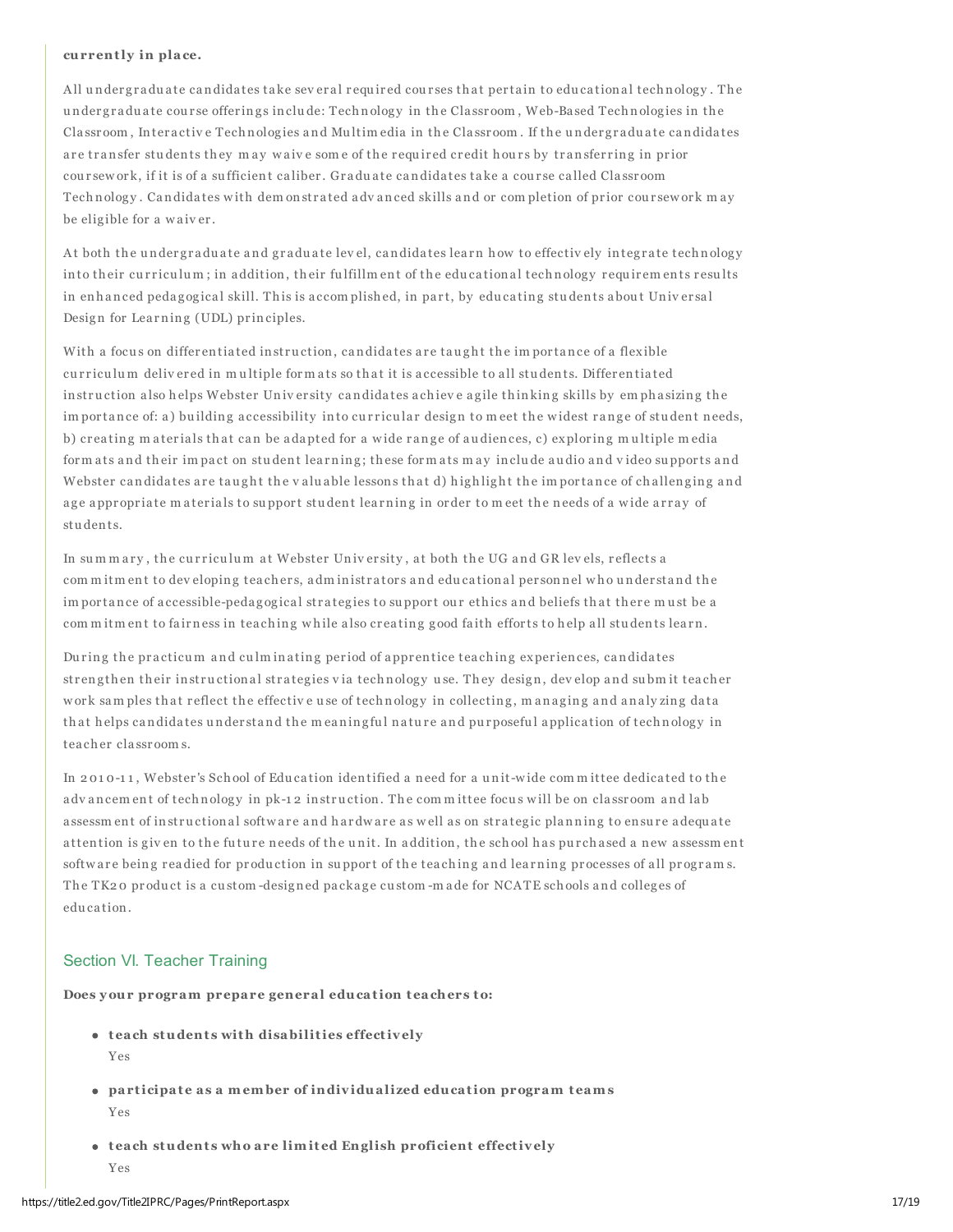Provide a description of how your program prepares general education teachers to teach students with disabilities effectively, including training related to participation as a member of individualized education program teams, as defined in section 614(d)(1)(B) of the *Individuals with Disabilities Education Act*, and to effectiv ely t each student s who are limit ed English proficient. Include planning activities and a timeline if any of the three elements listed above are not currently in place.

All initial certification candidates in general education at the undergraduate level take a course on " Introduction to Students with Exceptionalities," in which they learn about many kinds of disabilities and appropriate accommodations. At the graduate level this content is addressed in a course called "Psy chology of the Exceptional Individual".

As noted earlier in this report, a required undergraduate foundations course entitled, "Education in a Div erse Society," introduces concepts of inclusion and ways to support learners of all abilities. At the graduate level this course is entitled "Teaching in a Diverse Society."

A new course for undergraduate general educators was instituted as a required course during 2010-11 to introduce them to strategies that promote the goal and academic integration of children with disabilities into the general education classroom. Topics include: inclusive education philosophy and r esearch, tier ed a cadem ic interv entions (RTI), collaborative practices, roles and responsibilities, par ent collaboration and communication, curriculum adaptions, differentiated instructor, and positive behavior supports. At the graduate level these strategies are embedded in a course entitled, "Differentiated Instruction and Assessment."

#### Does your program prepare special education teachers to:

- $\bullet$  teach students with disabilities effectively Yes
- participate as a member of individualized education program teams Yes
- $\bullet$  teach students who are limited English proficient effectively Yes

Provide a description of how your program prepares special education teachers to teach students with disabilities effectively, including training related to participation as a member of individualized education program teams, as defined in section  $614(d)(1)(B)$  of the *Individuals with Disabilities Education Act*, and to effectiv ely t each student s who are limit ed English proficient. Include planning activities and a timeline if any of the three elements listed above are not currently in place.

All prospective candidates in special education take multiple courses addressing all of the Missouri standards for special education certification. These courses focus on effective data-based instruction. IEP dev elopm ent is addressed in a number of courses. Working with students who are ELL is specifically addressed in the foundations course, Education in a Diverse Society or Teaching in a Diverse Society. Multiple other courses throughout the program, such as Language Developm ent of the Exceptional Child, also address ELL, IEPs and a variety of differentiated learning strategies to accommodate diverse learners.

## Section VII. Contextual Information

Please use this space to provide any additional information that describes your teacher